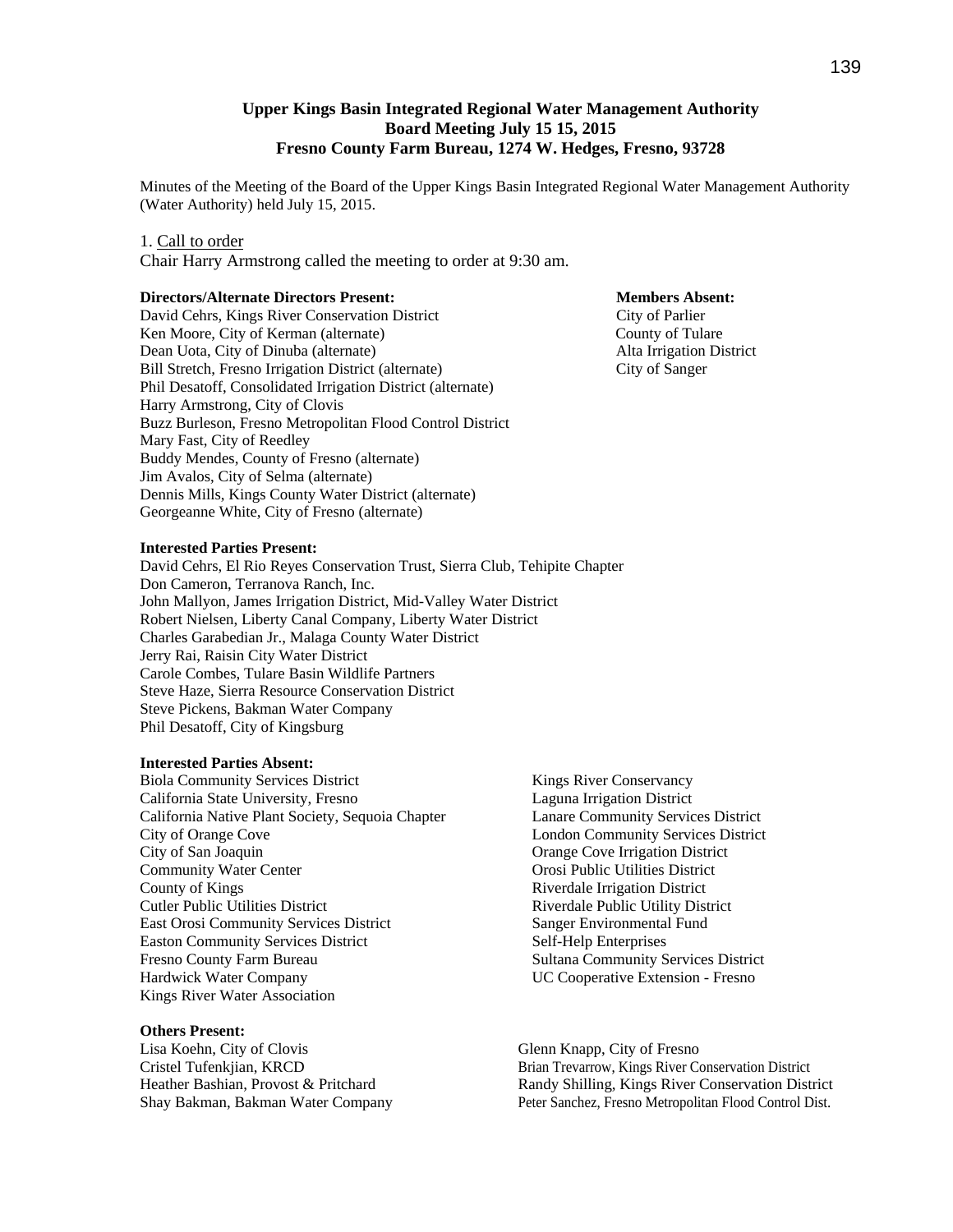## 2. Addition to or Deletion from the Agenda None

3. Public Presentations

None

4. Approval of Minutes of the April 15, 2015 meeting minutes and June 17 special meeting minutes It was moved by Alternate Director Mills, seconded by Alternate Director Mendes, and unanimously carried that the minutes of April 15, 2015 meeting and June 17 special meeting of the Board of Directors be approved. Director Armstrong and Director Burleson abstained from the approval of the June 17 special meeting minutes.

# 5. Advisory Committee Report

Chair Armstrong called on Advisory Committee Chair Lisa Koehn to provide a report on Advisory Committee activities. Koehn reported that the Advisory Committee met on June 17. Koehn reported that a survey will be sent to Members and Interested Parties regarding four alternatives to address small member agency membership and that the Advisory Committee approved recommending the Consolidated Irrigation District Adams and Academy Basin 2 project for inclusion in a grant application.

# 6. Staff Reports

*Planning and Implementation Contracts* – Tufenkjian reported that the California Water Foundation hydrologic modeling project is completed and was presented to the Modeling Work Group. Director Cehrs reported that the new model allows for model runs in specific parts of the basin and also identifies water lost to adjacent basins. Tufenkjian reported that the third component of the California Water Foundation grant was the drilling of dedicated monitoring wells. Tufenkjian reported that two wells have been completed.

*Inter-regional and Statewide Coordination* – Tufenkjian reported that the coordinated IRWMP group discussed the filings of grant applications under Prop. 84 Final Round. Tufenkjian reported that Osterling will participate in the Stakeholder Engagement Advisory Committee that DWR is coordinating to inform DWR on the development of Prop. 1 IRWMP implementation funding.

*Public Information* – Tufenkjian reported that 3,000 of the Indoor Watering Tips handout have been distributed by Members and Interested Parties. Tufenkjian reported that she is working on producing the Outdoor Watering Tips handout. Tufenkjian reviewed the newly created website, kingsgroundwater.info. Tufenkjian reported that the purpose of the website is to be a portal for information on regional groundwater and Sustainable Groundwater Management Act implementation.

*Legislation –* Tufenkjian reported that the budget trailer bill that included language giving the State Water Resources Control Board authority to mandate consolidation of public water systems in California passed. Tufenkjian reported on AB 935 (Salas), a bill that would fund two San Joaquin River Restoration projects from funds appropriated from DWR, which could include IRWMP funds. Tufenkjian reported that AB 647 (Eggman) that would define groundwater as a beneficial use has now become a 2-year bill.

*Administrative Items –* Tufenkjian provided an update on the status of the adoption of the Kings Basin IRWMP. Tufenkjian reported that Mid-Valley Water District will have a full Board once the appointments are approved by the Fresno County Board of Supervisors. Tufenkjian reported that once the appointments are final, she will work with the agency on adoption of the Kings Basin IRWMP. Tufenkjian reported that the KRCD Board has appointed Randy Shilling as an Alternate Director to the Water Authority Board.

*Other* – Randy Shilling reported on the Budget Committee's survey regarding small public agency dues structure for membership on the Water Authority Board. Shilling reported that he has received seven responses to date. Shilling reported that the responses are due by July 31, 2015.